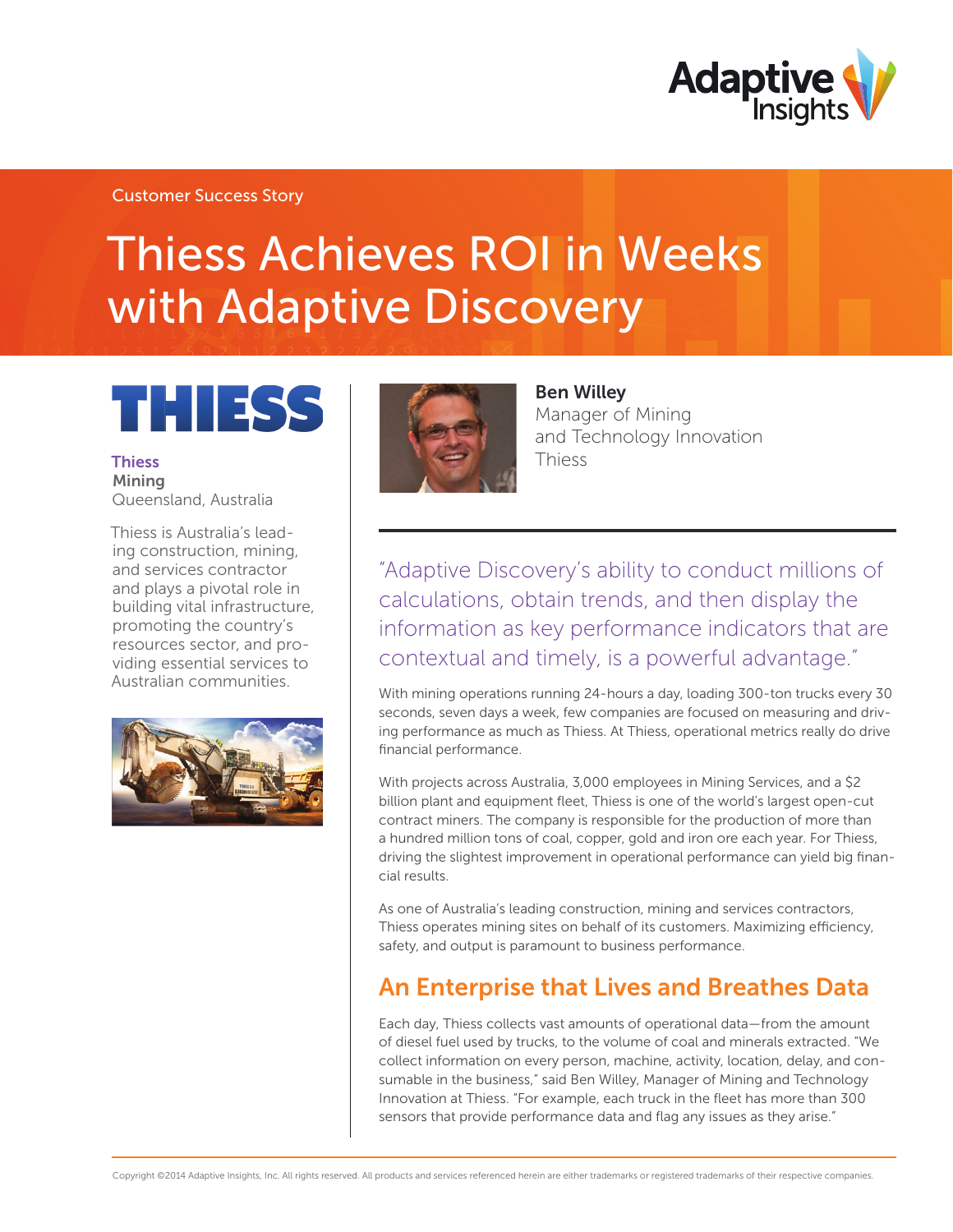



"Adaptive Discovery allows us to have a real-time view of exactly what is happening across all our mine sites, regardless of their location."

Ben Willey, Manager of Mining and Technology Innovation, Thiess

"We are a process control organization. We deliver value to our clients through optimizing resource applications and processes. Measuring KPIs is critical to our business performance. Our competitive advantage comes from how well we make data-driven decisions."

## Building an Analytic Strategy to Drive Future Performance

In 2011, the company undertook a review of its operations to determine how they could drive better performance over the next five years. Every facet of the business was examined to ensure it was running at optimal efficiency.

"One of the dimensions we reviewed was our technology," said Willey. "We realized there was tremendous value in our data and analytics to help us improve performance."

"Prior to implementing Adaptive Discovery, considerable time and expense was spent on validating spreadsheet reports."

"Our custom-built databases generated fairly static reports. Reporting required a lot of effort from users, and the ability to drill through information to answer further questions was limited. We knew that staying with what we had wasn't an option to support future growth."

## **Efficiently Delivering Business Value**

Thiess made the decision to implement Adaptive Discovery, part of the Adaptive Suite, to provide the on demand, deep, scalable insight required for a growing organization.

"It was about delivering value to the business—quickly—and we could see that Adaptive Discovery could do this for us," said Willey.

Initial implementation of Adaptive Discovery was completed within months, and Thiess quickly integrated data collected in the field, rolling out real-time insight and data visualization for all stakeholders.

## ROI in Weeks, not Years

Accordingly to Willey, success became evident as soon as the new system went live. Within the first week, information gathered from the company's fleet of trucks identified a mechanical problem that could have significantly slowed production.

"Thanks to the intelligence enabled with Adaptive Discovery, we could manage the issue very quickly. In the past, the root cause analysis would have taken more time to identify," he said.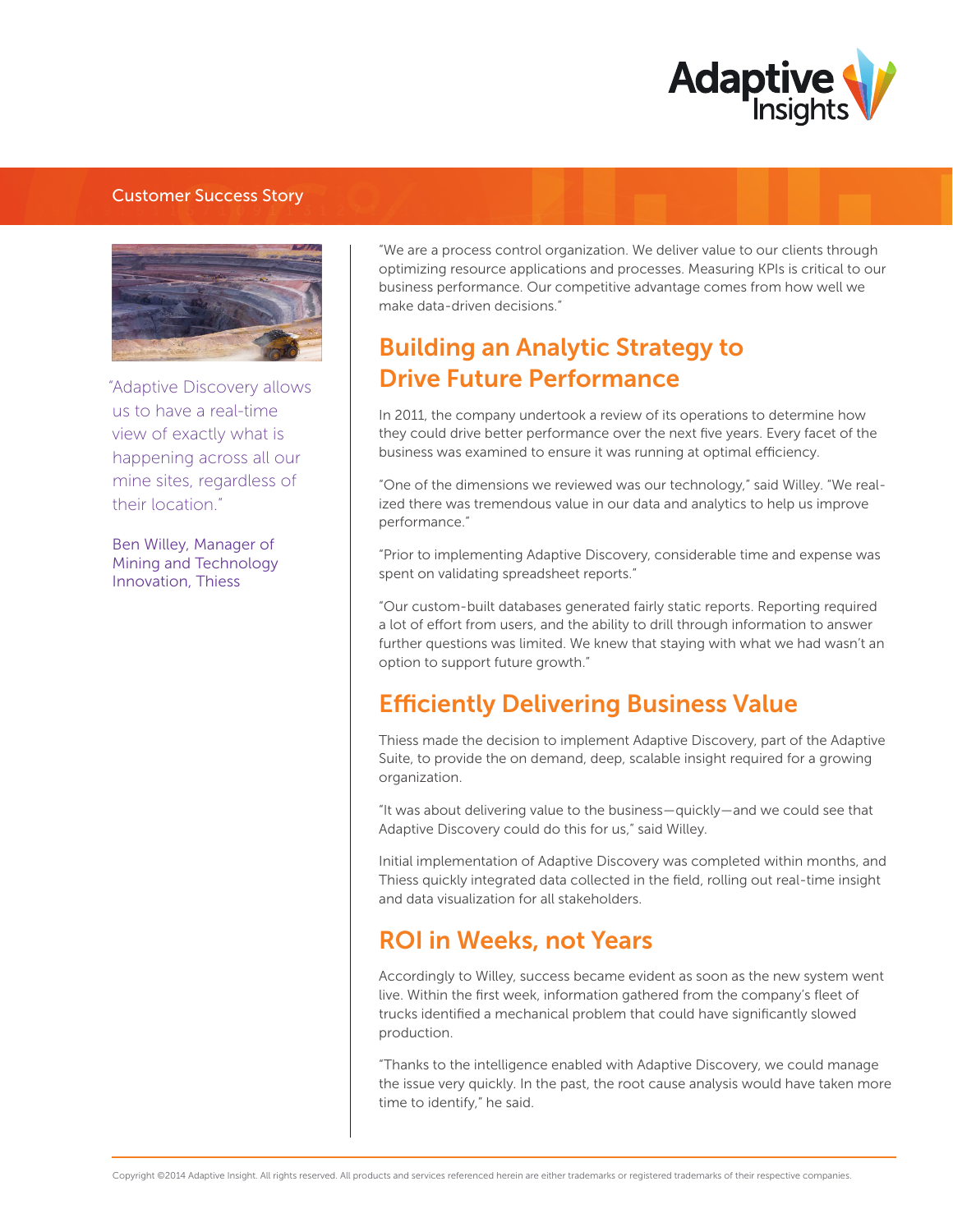



"Our personnel access 40 different metrics derived from over eight million records to obtain answers in seconds. An executive can pull their phone out in a client meeting and give real-time answers to questions."

Ben Willey, Manager of Mining and Technology Innovation, Thiess

Aside from identifying mechanical issues, analytics provided by Adaptive Discovery now ensure mining production is maintained at the highest possible level. Any delays are quickly identified, as are areas that require process changes.

## Scaling from the Cloud Up

The fact that Adaptive Discovery is a cloud-based system made it particularly appealing to Thiess. Instead of allocating internal resources to configure and manage its business intelligence platform, Thiess has turned to Adaptive.

"That was certainly one of the key attractions," Willey said. "We didn't want to have to be a world-class dashboard support organisation. Our job is supporting our clients."

Adaptive Discovery can also be easily deployed and scaled without having to engage the IT department—an important factor in a disbursed industry such as mining. Thiess is using Adaptive Discovery in many locations-from offices, to mining locations—and is planning to extend usage into overseas operations. Adaptive's Cloud-based platform will make this easy to achieve.

# Mobile Power to Drive Analytics to Every Location

With operations spread across Australia, Thiess' staff spend considerable time in the field. Adaptive Discovery's native iPhone application puts analytics and performance indicators in the palm of their hands.

"Our personnel access 40 different metrics derived from over eight million records to obtain answers in seconds," Willey explained. "An executive can pull their phone out in a client meeting and give real-time answers to questions. Adaptive Discovery's ability to conduct millions of calculations, obtain trends, and then display the information as key performance indicators that are contextual and timely, is a powerful advantage."